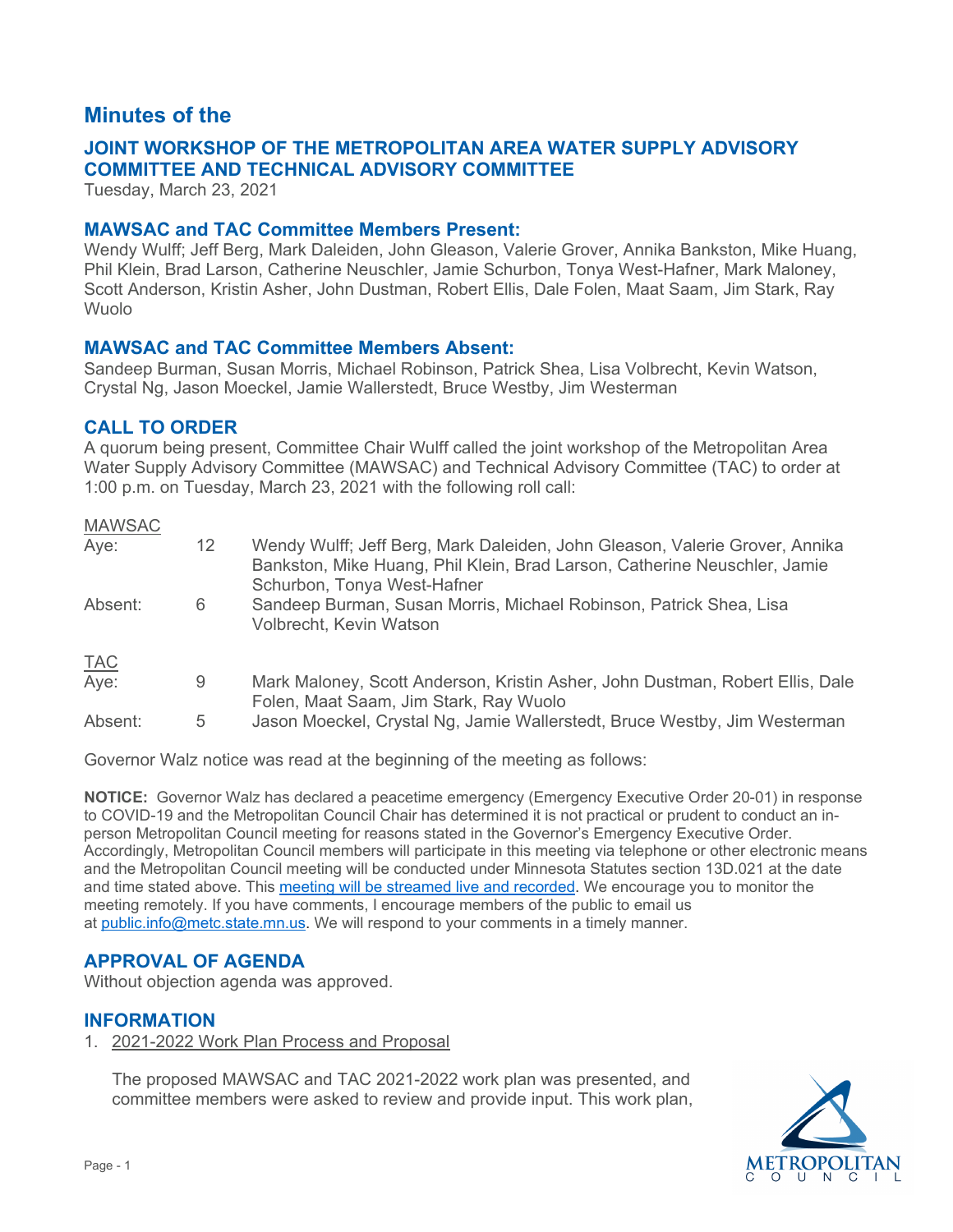shaped by committee member input, will guide the committees' business and meeting agendas in 2021 and into 2022. This work plan is designed to support the committees' responsibility to produce, by 2022, a set of recommendations and supporting information around high-priority water supply topics to support the update of the regional development guide and related policy plans. The timing of the topics may shift, especially given uncertainties during Covid-19 pandemic. Committee chairs may modify the work plan when approving agendas.

#### Comments / Questions:

Staff asked committee members to share questions, responses to the proposed work plan.

Committee member Larson shared some of the experience in Savage partnering with Burnsville to develop a surface water source of drinking water (Kraemer Quarry) in order to protect sensitive resources like Boiling Springs, Eagle Creek, and Savage Fen. He noted serious concerns with landfills adjacent to the quarry and risks of drinking water contamination, specifically PFAS contamination. Could this type of situation (landfill risks to water supply) be addressed by the committees as they draft content and recommendations in the area of contamination and water quality?

Staff indicated that this could be addressed in the first set of meetings on Contamination and Water Quality and asked Committee Members to send specifics of what they would like to address at that meeting to staff via email.

Committee member Neuschler shared in the meeting chat that the MPCA just released a PFAS Blueprint that has a lot of information about potential policy paths for PFAS (*<https://www.pca.state.mn.us/waste/minnesotas-pfas-blueprint>*). She added that the cited report - Evaluation of Emerging Contaminant Data at Solid Waste Facilities - is available at *[https://www.pca.state.mn.us/sites/default/files/Evaluation-of-Emerging-Contaminant-Data-at-Solid-](https://www.pca.state.mn.us/sites/default/files/Evaluation-of-Emerging-Contaminant-Data-at-Solid-Waste-Facilities_02132020.pdf)[Waste-Facilities\\_02132020.pdf](https://www.pca.state.mn.us/sites/default/files/Evaluation-of-Emerging-Contaminant-Data-at-Solid-Waste-Facilities_02132020.pdf)*.

Committee member Burman shared in the meeting chat that information on MDH's statewide PFAS monitoring at public water supplies can be found at:

*<https://www.health.state.mn.us/communities/environment/water/docs/factsheet/pfasprojects.pdf>*

Committee member Daleiden shared concern around chloride and possible approaches such as education needed or the possibility of investing in new equipment for more efficient road salt application. Chair Wulff added that water softeners are also a concern related to chloride in our water cycle. Committee member Stark noted that several bills have been introduced at the Legislature related to chloride applicators and water softeners. Council staff noted that the work plan may or may not focus specifically on examples and issues raised in the meeting today. Results of the work plan meetings may also support and strengthen existing responses and recommendations to these examples and issues raised.

Committee member Anderson brought up the ongoing work in the West Metro regarding a joint wellhead protection plan and asked how that fits into the work plan. Council staff shared that this project is in its beginning stages and looking at areas where one community's wellhead protection zone is outside the community's jurisdictional zone. As an example, this issue could fall under the Land Use & Water Supply and Contamination and Water Quality work plan topics. Council staff emphasized that these water supply topics are not siloed and may fall under multiple work plan topics.

Chair Maloney highlighted that one of the most important ways that the Council adds value to water supply work in the region is by serving as a convener to bring local governments together. Creating a safe place for challenging conversations about water issues should be part of all recommendations.